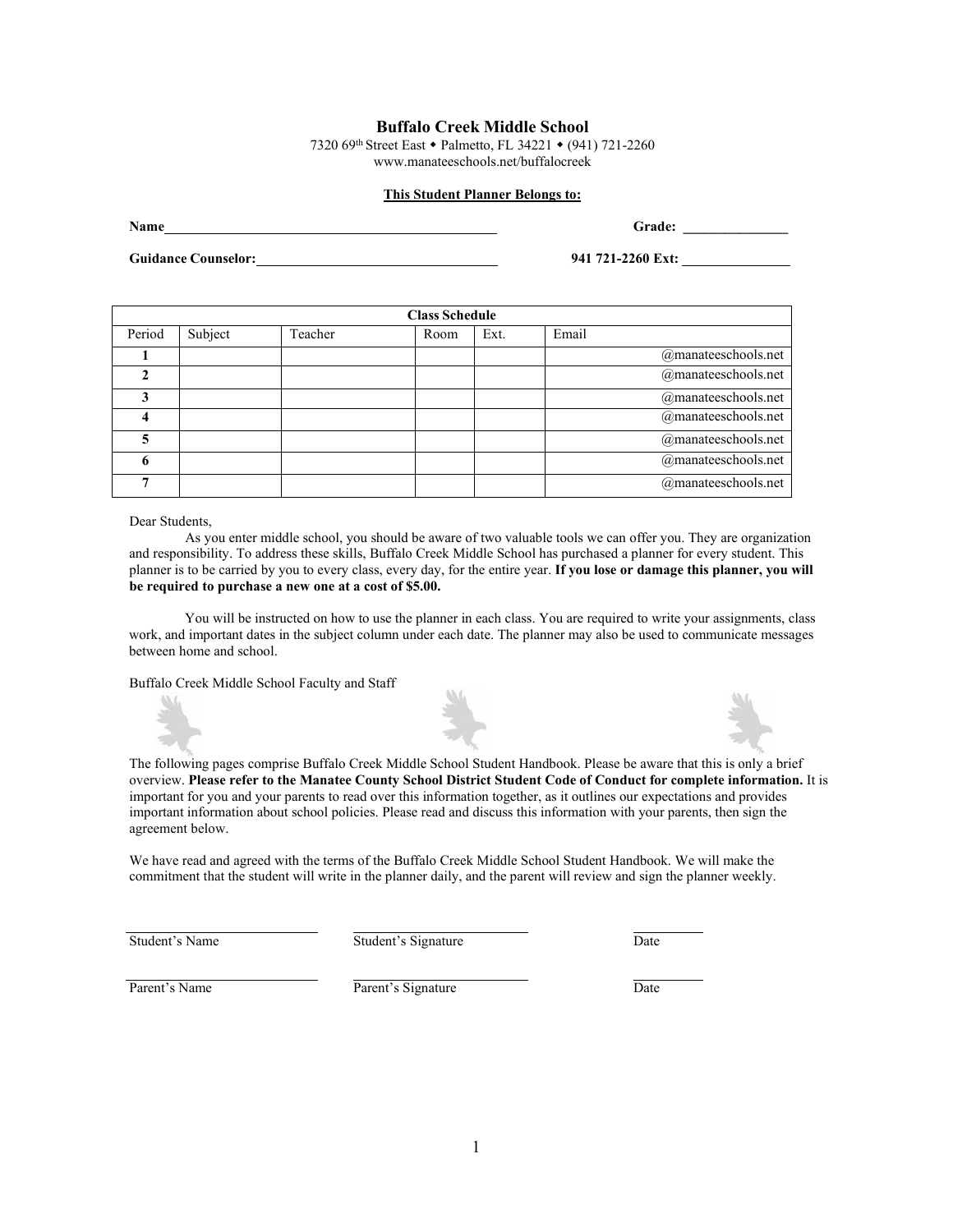#### **Absences**

The law requires that you attend each day that school is in session. However, if it becomes necessary to miss class because of illness or emergency, the following procedure should be followed:

- Parents or guardians are requested to call the school to report absences.
- Absences not confirmed in advance by phone must be excused in writing by the parent and delivered to the front desk on the day of the student's return.
- Nine excused absences are allowed per year.
- Documented absences are limited to a doctor visit, court date, death of a family member, or observation of a religious holiday. A note or documentation must be provided by an appropriate authority (i.e. a doctor's office, court papers, obituary, or clergy).
- Three unexcused tardies in a 9-week period equal one unexcused absence.
- If a student is absent for more than 4 periods on any given day, they will be considered absent for the day.
- It is the student's responsibility to arrange with their teachers to make up missed work.
- If you have a long-term absence (3 or more days), check the website for makeup work or contact your teachers.

### **Attendance**

The school can officially receive students at 8:50 AM. Class begins at 9:20 AM and dismissal is at 4:10 PM. Students dropped off and picked up by parents must use the parent loop in front of the school. Students arriving late to school (after the 9:20 AM tardy bell) must sign in at the front desk. Please note, if your student is off campus for an appointment during their lunch period, please be sure to give them lunch before returning them to campus.

**Students will not be signed out after 3:40 PM.** Please make every effort to have your student's doctor/dentist appointments first thing in the morning before school or on non-school days. Students leaving school before the regular dismissal bell must:

- Have a parent/guardian come into the office to sign the student out.
- The front desk person will contact the teacher and have the student sent to the office. We will not call the student out of class until a parent/guardian is in the lobby and has presented ID.
- We will not release a student to an unauthorized person. Only those people listed on the contact list will be allowed to pick up a student. **(NO EXCEPTIONS)**
- **Proper Identification must be provided.**
- Any student who returns to school on the same day must sign in at the front desk.

**For safety reasons, students will not be released to parents during school drills, standardized testing, or severe weather warnings.**

# **Before School Supervision**

# **Students are not allowed on campus prior to 8:50 AM.**

Students may NOT wait at the front of the school. Students arriving on campus before 8:50AM must be enrolled in the YMCA.

#### **Before/After School Program**

YMCA-South Manatee County Branch (941) 798-9622 x106

# **Bicycles**

The bike rack is located on the West side of the building. Bicycles are to be parked inside the bike rack and locked with your own chain and lock. Manatee County School Board is not responsible for bikes left in the bike rack 30 minutes after dismissal. Walk bikes on campus. Once bike riders have come on campus, they may not leave campus without permission from the office. **By Florida Law, helmets are mandatory.**

### **Bus Transportation**

The School Board believes that you and your fellow students, as well as the bus driver, should be able to ride safely on school buses. You may be disciplined for any action on the bus or at the bus stop when the bus is present. You should assume that you are being videotaped any time you are riding a school bus. The bus driver is in charge and you must always obey the driver. You must tell the bus driver your correct name and present your student id card when asked. The bus driver and school will keep a seating chart.

*You must be on time; the bus cannot wait for you if you are tardy. YOU MAY NOT RIDE ANY BUS OTHER THAN YOUR ASSIGNED BUS. Please refer to Student Code of Conduct for further information.*

#### **Food and Nutrition**

FREE breakfast is available for all students at all schools daily.

Manatee County cafeterias use an automated student accounting system. Each child is given an individual student account which tracks and records all payments received and all purchases made. This computerized system allows parents, as well as students, the flexibility to adjust these accounts to their individual needs.

Account pre-payments are recommended and can be made as far in advance as you choose Account payments can be made by cash or check at your student's school.

Payments can also be made on the internet using our online payment servic[e](http://www.mealpayplus.com/) [www.MyPaymentsPlus.com.](http://www.mealpayplus.com/) You will need your student's 10-digit ID number which can be obtained at the school site or by calling the Free and Reduced office at 941.751.6550 x2000.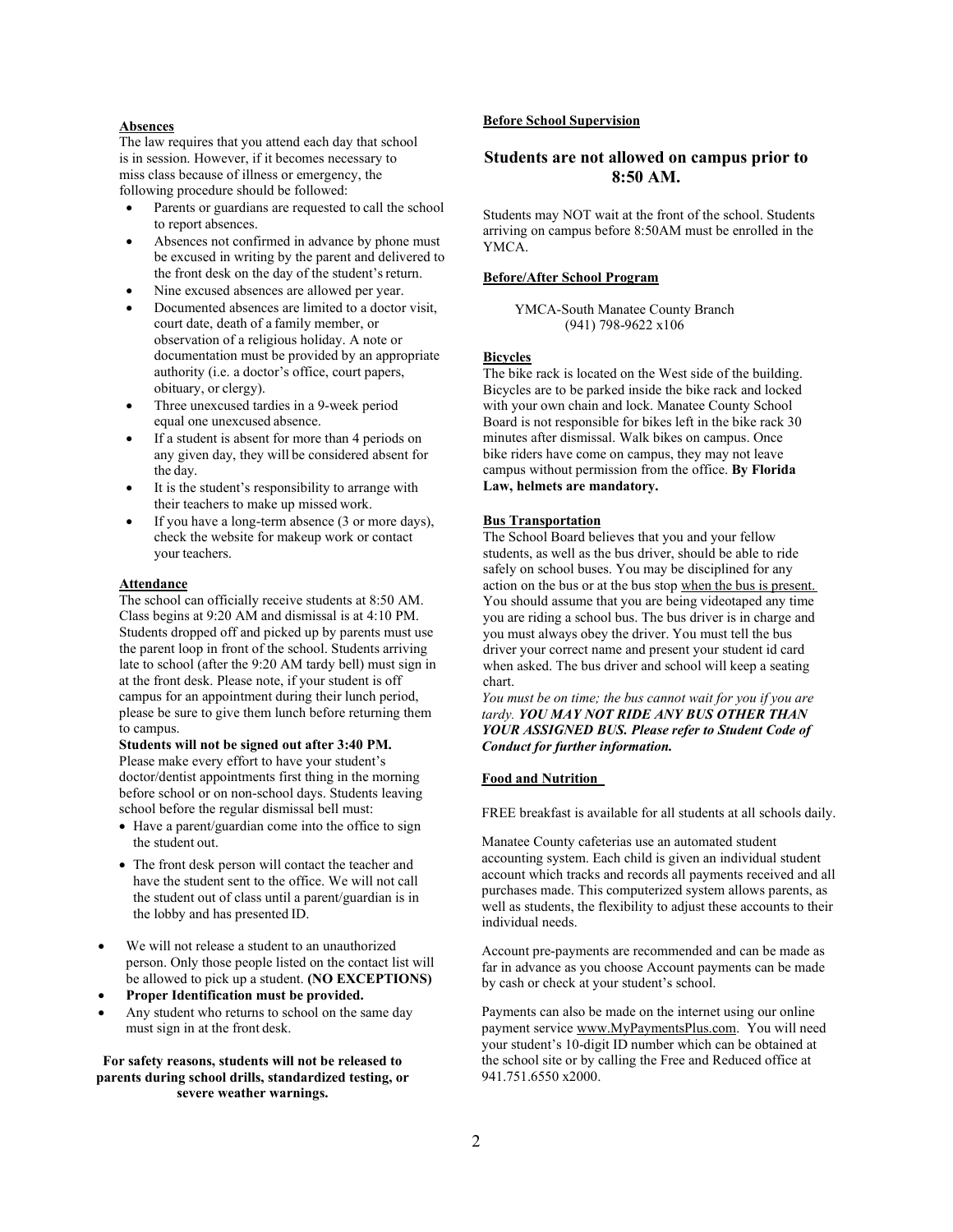Account balances follow each student until they graduate from High School or for as long as they remain in a Manatee County School. Please refer to the below charts to assist you in calculating advance payments.

|                                               | <b>DAILY</b>                                | <b>WEEKLY</b> | <b>MONTHLY</b> |  |
|-----------------------------------------------|---------------------------------------------|---------------|----------------|--|
| Secondary<br><b>Breakfast</b>                 | No Charge                                   |               | No Charge      |  |
| Secondary<br><b>Full Paid</b><br>Lunch        | \$2.75<br>$(\$3.00 for$<br>Dominos<br>Meal) | \$13.75       | \$55.00        |  |
| Secondary<br><b>Reduced</b><br>Price<br>Lunch | \$0.40                                      | \$2.00        | \$8.00         |  |

# **Charge Policy**

All students are encouraged to keep a balance on their accounts to purchase meals or a la carte items. When the students have a negative balance, they cannot purchase extras or a la carte items.

If students charge more than five meals, they will receive an alternate complete meal. Students who exceed \$25.00 in charges may be denied a meal

The complete Account Management Plan may be viewed [at www.manateeschoolfood.net](http://www.manateeschoolfood.net/)

Every effort will be made to contact parents prior to charges. Meal balances can be obtained by setting up an account o[n](http://www.mypaymentsplus.com/) [www.mypaymentsplus.com](http://www.mypaymentsplus.com/).

# **Only one household application needs to be completed per family, except for foster children.**

All foster children must submit a separate application. Blank applications are available in English as well as Spanish. They are located at your schools' main office or at the Food and Nutrition Office or you may apply online at **<http://fr.manateeschoolfood.net/>**

**Applications can be submitted at any time during the school year. Once an application is processed Food and Nutrition Services will mail a letter notifying the parent/guardian of the student's lunch status.**

**Please feel free to contact the Food and Nutrition Office if you have any questions at 941-751-6550 x2000**

# **Cafeteria Rules**

In order to keep the school dining room clean and attractive, the following rules will be enforced:

- **ID's are required to obtain a lunch**
- Students must sit at their table with assigned class and wait until a staff member instructs them to enter a line
- Keep the cafeteria lines orderly
- Never run or push. Walk to lunch keeping hands and feet to yourself.
- Keep tables and floors clean.
- Always remain seated while eating.
- Students must get permission from a staff member to get up from their seats for any reason.
- Talk in a normal voice.
- Students will be dismissed at the bell and are expected to exit the cafeteria, responsibly and respectfully**.**

### **Cell Phone/Electronic Device Policy**

The perimeter of Buffalo Creek Middle School shall be defined as the building and school property, including the parking and car rider areas. Students are not permitted to use or have their cell phone on while inside the perimeter before, during, and after the school day. Cell phones may not be visible, they must be of and put away in backpacks at all times while at school (including the cafeteria, gym, portables, office, courtyard, lunchroom, bathrooms, hallways, corridors). Students who violate this policy will have the cell phone/ electronic devices confiscated and will receive disciplinary action. ONLY parents are allowed to pick up any confiscated items. It may take up to 24 hours for items to be available for parent pick up following the confiscation. The school is NOT responsible for damaged, stolen or lost cell phones, airpods, games or other electronic devices.

### **Citizenship Grade**

In addition to the academic grade in each course, a grade for citizenship is also earned. The citizenship grade is numeric and is the teacher's professional assessment of a student's attitude and conduct. Persistent minor infractions ie: gum or candy in class, tardy, dress code and ID violation can diminish this grade substantially.

- 1= Excellent
- 2= Satisfactory
- 3= Needs to Improve
- 4= Unsatisfactory

Eligibility criteria for school sponsored non- academic activities (i.e. dances, sporting events, assemblies) may be affected by Citizenship grades.

# **Clinic**

A student must obtain a pass from his/her teacher to be admitted to the clinic. After 15 minutes in the clinic, the student must return to class or call a parent/guardian to pick the student up. NO over the counter medications will be administered to students without a doctor's prescription. Students who need medication during the year must pick up a copy of the guidelines regarding medications from the clinic. Student injuries must be reported immediately to the nearest adult.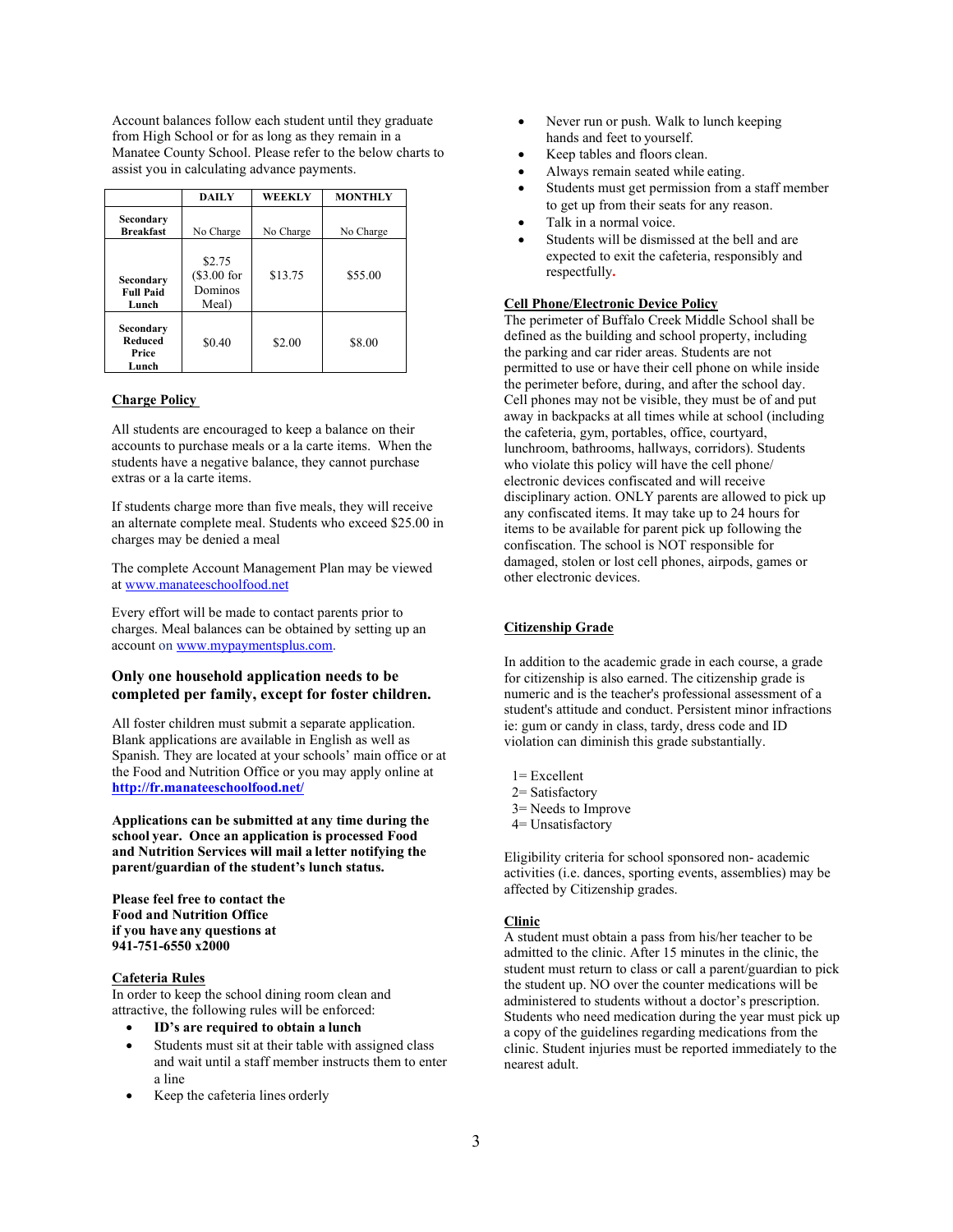# **Deliveries/Messages**

Items such as book bags, homework, gym suits, etc. may be left at the front desk for the student to pick up during their lunch time. Please keep student deliveries to a minimum as it will help to limit classroom interruptions. Our staff is not responsible for any unclaimed deliveries made to the office. Do not have flowers or balloons delivered to the school for your student. Students are not allowed to carry those items around campus. Any deliveries made will be left in the office to be picked up at the end of the day. Such items are also not allowed on the buses.

### **Discipline Policy**

The Manatee County School Board has adopted a Student Code of Conduct which is designed to create a pleasant and safe environment for all students in our school. The Student Code of Conduct contains Student Rights and Responsibilities, a description of offenses, and a listing of offenses and recommended consequences. If your actions are in violation of school guidelines, you will have to accept the consequences.

The consequences of Discipline Policy Violation include, but are not limited to:

- Informal conference with a school official. This conference may be recorded.
- Detention in a supervised place before or after school or during lunch time.
- Parent or guardian involvement via a phone call, personal conversation, or letter. A conference may be conducted between the student, parent, and school personnel. This conference may be recorded.
- Loss of privileges may occur for activities on or off campus. (Buffalo Buck Celebrations, Field Trips and SchoolDances)
- In-school suspension requires the student to be suspended from regular activities for a period. The parent is notified of this action.
- Out-of-school suspension can be for a period up to 10 days. The parent is notified of the action and the students are expected to make up their work.
- Alternative To Out of School Suspension can be for a period up to 10 days. The parent is notified of the action and the students are expected to make up their work while attending the ATOSS at another school site.
- Alternative Placement occurs when Buffalo Creek MS administrators recommends to the School Board that a student is placed at an alternative location. The student and parents are informed of the due process procedures as described in the Student Code of Conduct.

**NOTE**: An emergency suspension may result if a student's conduct presents a clear threat to the physical safety of others (or to their property) or is so extremely disruptive to make the student's temporary removal necessary to preserve the right of other students to pursue and education.

# **Dress Code**

You are expected to dress appropriately for school and for the business of learning with proper attention given to personal cleanliness, grooming, and neatness. If your personal attire or grooming distracts the attention of other students or teachers from their school work, you will be required to make the necessary alterations to such attire or grooming before entering the classroom or you may be sent home. If you fail to meet the minimum acceptable standards of cleanliness, neatness, proper fit, safety and decency as determined by the Principal or Designee and as specified in the District Code of Student Conduct, you will be subject to appropriate disciplinary measures.

Apparel that violates this dress code, disrupts educational activities and processes of the school, or is a potential safety hazard, will result in the removal of the student from the regular school environment until acceptable apparel may be secured for the student. The school Principal or Designee will be the final judge about whether a student's clothing is appropriate for school, creates a climate that is distracting to learning, or is a potential safety hazard. School staff will enforce the dress code.

# **Females – The following clothing MAY be worn:**

a. Pants/Jeans with no holes, slits or frays that are fingertip length or below.

b. Dresses that cover the entire back, are not cut low in front, and are reasonable and appropriate in length (defined as no shorter than above the tips of the fingers, with arms and hands extended straight down and not rising beyond this point when seated).

c. Skirts and shorts that are a reasonable, appropriate length (defined as no shorter than above the tips of the fingers, with arms and hands extended straight down and not rising beyond this point when seated and fastened at the waist. d. Tank tops are allowed only with an over shirt or an undershirt with sleeves. Blouses and tops must cover the entire front and back cannot be low-cut and be long enough to tuck inside the waistband. All undergarments must be covered. No sheer (see-through) shirts

are to be worn unless tank tops with at least two-inch straps are worn underneath.

e. Safe and appropriate footwear must be worn, shoes must have backs or straps on them. Inappropriate footwear includes, but is not limited to, roller skates, skate shoes, and bedroom slippers, crocs without straps.

f. Warm-ups that fit properly and are in good condition. g. Form-fitting or excessively tight-fitting skirts, shorts, and pants (to include leggings, jeggings, or clothing made from materials such as spandex or lycra), must have an over garment, which extends down to your fingertips as your hands are extended to your side.

h. Shirts. (Shirt tail length should not be longer than the tip of your fingertips as your hands are extended at your side.) i. Tunics worn over slacks are permissible.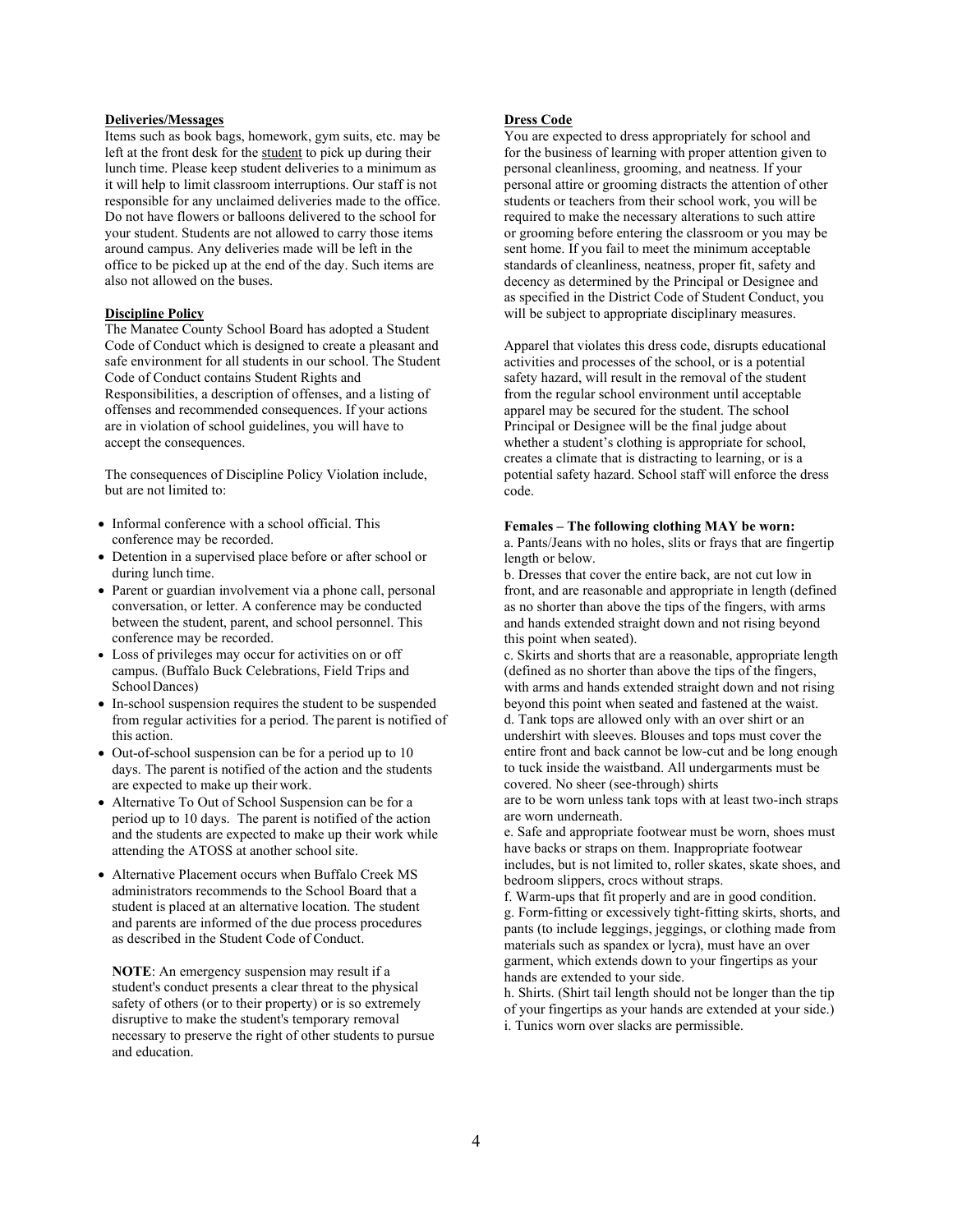# **Males – The following clothing MAY be worn:**

a. Pants, jeans, and shorts that are reasonable, appropriate length (defined as no shorter than above the tips of the fingers, with arms and hands extended straight down), and fastened at waist. Spandex-type trouser or shorts are not appropriate, with no holes, slits or frays that are fingertip length or below.

All undergarments must be covered.

b. Shirts. (Shirt tail length should not be longer than the tip of your fingertips as your hands are extended at your sides.) c. Tank tops or muscle shirts with over shirt or undershirt with sleeves.

d. Net shirts with an undershirt or a buttoned over shirt.

e. Safe and appropriate footwear must be worn, (shoes must have backstraps on them.) Inappropriate footwear includes, but is not limited to, roller skates, skate shoes, and bedroom slippers.

f. Warm-ups that fit properly and are in good condition.

# **All Students – The following apparel or items are NOT allowed at school:**

a. Sunglasses\*

b. Hats, visors, bandanas or other head apparel\*

c. Visible pierced jewelry that has the potential to cause injury or be considered a safety

risk, or cause disruption to the learning environment d. Gang-related tattoos or inappropriate tattoos, as determined by the principal

e. Cutoff pants, shorts, or skirts, using the fingertip length rule

f. Clothing that exposes the midriff

g. Spaghetti straps or strapless dresses or tops

h. Unbuckled belts

i. Ill-fitting sweat pants or warm-ups

j. Suspenders hanging down – including overalls

k. Clothing that advertises alcoholic beverages, tobacco, drugs or has questionable language or art work

l. Known gang-related symbols

m. Spandex-type dresses/pants/yoga pants, must have a shirt or jacket that abides by the fingertip length rule. n. Beachwear

o. Pajamas or other sleepwear

p. Any clothing, accessories, jewelry, or hair styles that may incorporate obscene or drug related phrases or be considered disruptive to the learning environment.

q. Any clothing, accessories, or items that portray symbols or images that may be considered disruptive to the learning environment

r. Clothing with frays, holes, cuts, exposing skin using the fingertip length rule.

s. Gym shorts or soccer shorts that are NOT proper length

t. Glass containers of any kind

- u. Skateboards
- v. Hoverboards

w. Any clothing or jewelry that can be used as a weapon

x. Aerosol sprays of any kind

y. Slides (feet)

\* May be worn during outdoor classes (such as physical education, construction, and agriculture), field trips, and during elementary recess. Sunglasses must be put away and kept out of sight during the rest of the school day. Does not

include headdress worn for religious purposes or other headgear necessary for safety or medical purposes.

Refer to District Code of Conduct for further explanation.

#### **Grade Scale**

| $A = 90 - 100$    | 4 Points |
|-------------------|----------|
| $B = 80 - 89$     | 3 Points |
| $C = 70 - 79$     | 2 Points |
| $D = 60 - 69$     | 1 Point  |
| $F = 0 - 59$      | 0 Points |
| $I = *Incomplete$ |          |

# **FOCUS**

FOCUS is a web-based student information system that will allow Manatee County Schools to merge all student record keeping, grades, scheduling, attendance and other student-data into one user-friendly system. Please visit the BCMS website for information about receiving FOCUS access.

### **Gum, Chips. Snacks, Candy and Drinks**

A water machine is available for student use before school and during lunch. Chewing gum and drinking juice/soda during class time is prohibited in all classes, in between classes hallways, cafeteria, gym, portables, office, courtyard, lunchroom, bathrooms and corridors. There is no selling of candy, chips, gum and sodas on school premises.

# **Guidance & Counseling**

A middle school guidance counselor is available to all students. Often, problems concerning both school and one's personal life appear overwhelming. In many situations, these problems can be helped by conferring with a competent person. Students may sign up in the guidance office for an appointment with a counselor. The counselor will call students to his/her office at the earliest possible time. Working together with teachers, administrators, and parents, the guidance counselors encourages a student's academic and personal growth. The following services are provided:

Individual and Group Counseling, Testing, Developmental Guidance Activities, High School Registration, Academic Counseling, Coordination of Counseling & Related Services.

Parents may contact the student's counselor at any time.

# **Hall Passes**

Students should not be out of class during class time except in an emergency. If there is an emergency, students must obtain a hall pass from the teacher before leaving the classroom. Students in the hall during class without a hall pass will be considered skipping. Students must use the break between classes for the use of restrooms and water fountains.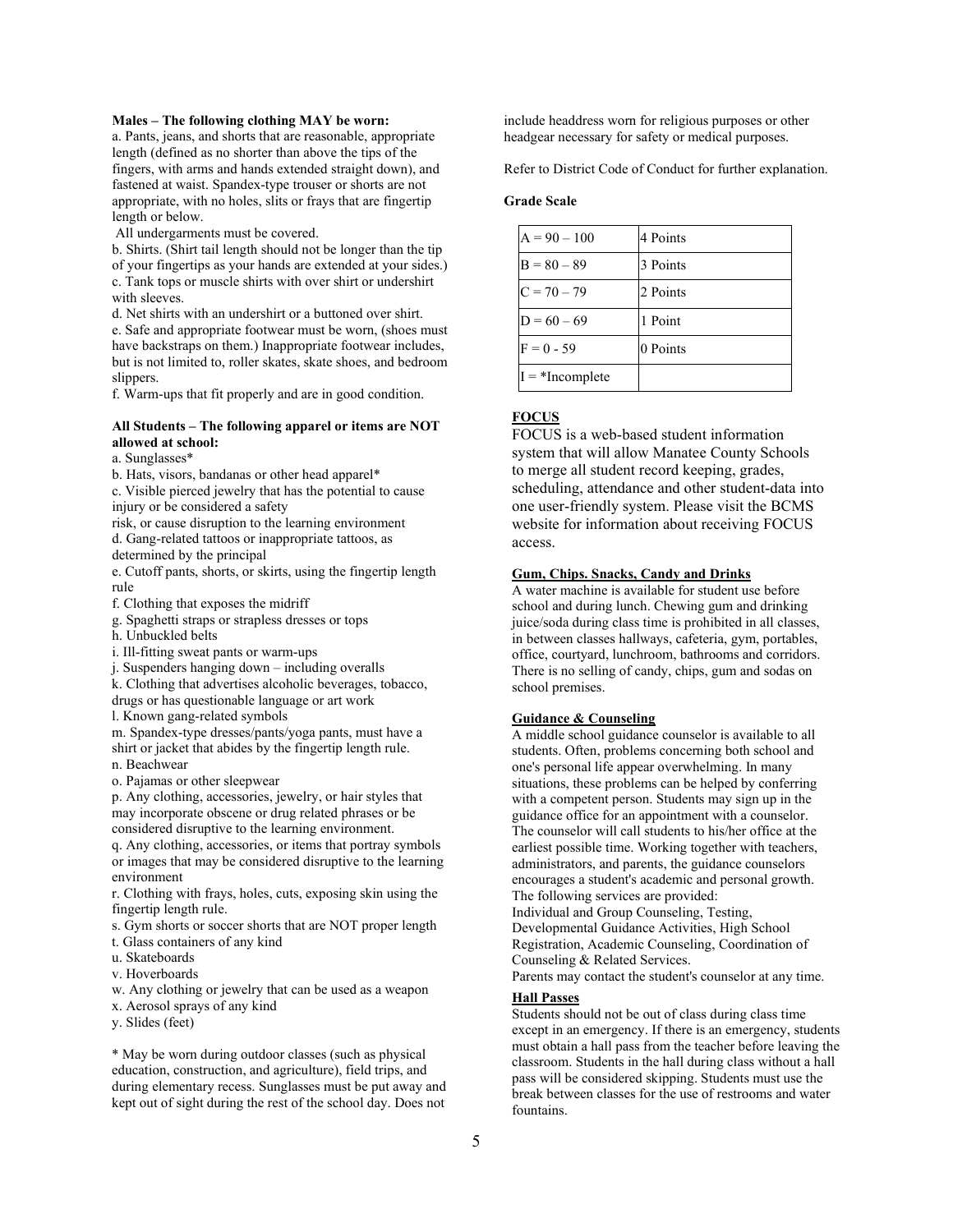# **Late Work Policy**

Any classwork/homework assignment received after the due date when the student was present on the date the assignment was assigned and the date the assignment was due will receive half credit (50%).

-Late classwork/homework can be handed in up until the end of the unit the teacher is teaching and be given half credit (50%).

-Any project/UPA/Essay/Lab assignment received after the due date will lose 10 percentage points a day until the assignment is only worth half credit (or 5 school days). After 5 school days, the late UPA/project may continue to be worth 50 credit based on the discretion of the teacher.

# **Investigations at School**

If you are suspected of violating the Code of Student Conduct, school officials can question you without first contacting your parent. You do not have a right to have your parent present or a right to an attorney when you are questioned. If you refuse to answer questions asked by school officials, you may be disciplined.

### **Criminal**

If you are a suspect in a criminal investigation that may result in your arrest or criminal charges, an administrator will make an effort to contact your parent before Law enforcement begins questioning you. If a parent cannot be located, Law enforcement may proceed with questioning. If your parent is contacted, Law enforcement may allow your parent to be present during your questioning.

# **Victim or Witness**

If you are a victim or a witness, law enforcement or administrative investigators can question you without first contacting your parent. If the investigation involves child abuse, the official conducting the investigation will decide who can be present during your interview. If you refuse to answer questions asked by school officials, you may be disciplined.

# **Removal of a Student from School Property**

If you are a witness, Law enforcement cannot remove you from school property without a subpoena or first obtaining the consent of your parent. If you are subject to arrest, with or without a warrant, the officer can remove you without your parents' consent or the consent of school officials. The administrator will try to notify your parent before you are removed or as soon after your removal as possible.

# **Searches and Seizures**

Your locker, purse, backpack and other personal possessions can be searched if there is a reasonable belief that any of them contain drugs, weapons, contraband or other items not permitted on campus. Trained sniff-screening dogs are allowed in the schools to prevent drugs and weapons at school. Routine checks by the dogs are not considered a search by law. They are safety precautions to provide you a safe school in which to learn.

# **Keeping a Clean Campus**

Buffalo Creek Middle School is your campus. Most middle school students have the maturity and responsibility to realize that a clean, un-littered school gives a good impression to everyone who visits the campus. A clean school requires the cooperation of everyone. At Buffalo Creek we don't walk on the grass or mulch in the courtyards and any other green areas.

### **Lost and Found**

Lost items are turned in to the Front Desk in the Administration Building for students to retrieve. PE clothes and shoes should be turned in to the PE instructors when found. Items can be picked up before or after school or during lunch. Expensive jewelry and electronic equipment should not be brought to school.

### **Media Center**

The Media Center is open daily from 8:50 AM to 4:10 PM.

# **General Media Center Privileges**

Media center privileges are based on general school rules.

- No food, drinks, candy, or gum are permitted in the media center.
- Individual students may use the media center during the day with a pass.
- Teachers may send individuals or small groups to the media center during the day. Passes must be signed and dated by the teacher.

#### **Circulation Responsibilities**

- A student photo ID is required for book check-outs.
- A student may check out two books for three weeks.
- Books may be renewed for an additional three weeks.
- Students will be charged .05 cents per school day for each overdue book, up to a maximum of \$1.00 per overdue book.
- Books may not be checked out or renewed until fines are paid.
- A student will be charged the replacement cost for a damaged or lost book.
- If overdue books are not returned and if fines are not paid, student privileges such as field trips, dances, assemblies or yearbook distribution, may be denied.

The Manatee County School District uses a web-based circulation system that links all public schools in our district. No student will be permitted to borrow books from our media center that transfers from another school while owing overdue books or fines to their previous school until these library books are returned and fines paid. The media specialist will provide assistance as needed.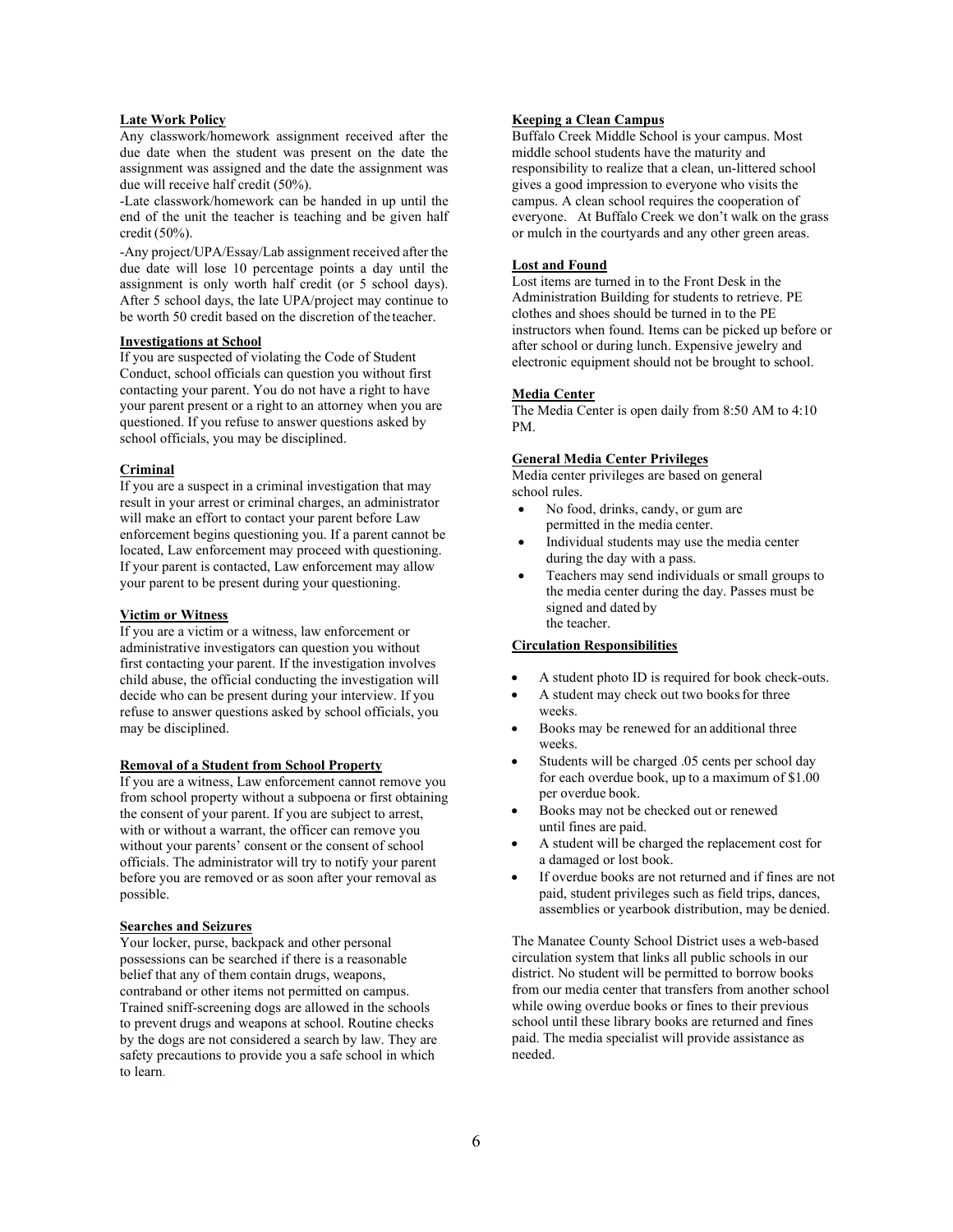# **Messages to Students/Phone Calls**

Only emergency messages will be given to students during school hours. This practice is at the discretion of the office staff as our goal is to keep classroom interruptions to a minimum. Please attempt to conduct all personal business and make arrangements for after school transportation before leaving for school in the morning. This service is provided as a courtesy on an emergency basis only. Buffalo Creek Middle School staff cannot be held responsible for any messages not received.

# **Parent Conferences**

All parent conferences are scheduled by the guidance secretary. When arriving for a conference parents should check in at the office with proper identification and obtain a visitor pass.

# **Parental Involvement**

We encourage our families and community members to be involved. ALL persons who come on campus for the purpose of volunteering/helping must be preapproved by the volunteer coordinator. Please fill out a Volunteer packet and present valid ID at the front desk 1 week prior to coming on campus. NO EXCEPTIONS

# **Business Partnerships**

At Buffalo Creek, we understand the importance of Community Relationships and the role they play in providing students enhanced educational opportunities. We recognize that a partnership benefits both students and business partners. To become a partner please contact 721-2260 x 2201.

# **School Advisory Council (SAC)**

The School Advisory Council will meet at least 4 times during the school year. SAC meeting dates and information can be found on the Buffalo Creek website.

# **PE**

Students enrolled in Physical Education are required to wear a uniform when dressing out. PE uniforms can be purchased at the school. Students scheduled for PE class will receive a PE Handbook.

#### **Report Cards / Progress Reports**

Report cards are issued every nine weeks throughout the year. Please visit our website for dates. A progress report is posted to the FOCUS Parent Portal at the middle of each 9-week quarter with each instructor's evaluation of the student's achievement for the first half of that quarter. Parents/guardians are asked to review the report with their child.

#### **Restrooms**

The school building has restrooms for boys and restrooms for girls. They are NOT a gathering place to chat, gossip or hang out. All staff personnel will monitor restrooms regularly. Any student defacing, damaging, littering, or smoking in these restrooms will be disciplined.

# **School Resource Officer**

The School Resource Officer (SRO) is a member of the Manatee County Sheriff's Department. The SRO is here to help ensure a safe learning environment for all students and staff.

# **Safety**

Providing a safe learning environment is a top priority. We have no tolerance for violence (including bullying and sexual harassment), weapons, or drugs. In order to promote a positive and respectful school climate, we believe that an appreciation of diversity and an emphasis on personal responsibility are core values of a caring community. Our school is dedicated to stopping bullying and harassment. We seek the assistance of students, staff, and parents in our "bully proofing" campaign.

It is expected that students will report all incidents involving bullying and harassment to an adult on campus. The incident will be investigated by administration and the SRO as appropriate.

Consequences are set forth by our district and school discipline code of conduct.

Students and staff alike are responsible for ensuring a safe school environment. For the safety and security of students and staff the school may conduct random searches of all persons who enter the school campus. All students are encouraged to anonymously report any person in possession of drugs or weapons. Actions which could or do cause physical injury such as exploding firecrackers, stink bombs, misuse of sharp objects, or excessive physical force, are prohibited. Failure to observe this rule will lead to suspension.

# **School Dances**

Dances may be scheduled throughout the school year.

- Visitors are not allowed at dances. No exceptions.
- If a student leaves the room where the dance is held he/she may not come back in.
- Dress for the dances must comply with student dress code. If a student is not appropriately dressed, he/she will not be admitted or will be asked to leave, at which time a parent will be contacted.
- Students are expected to exhibit good behavior at the dances. All school rules apply.
- A student must be in attendance on the day of the dance in order to attend.
- Students in ISS are not eligible to attend.
- Students should schedule their ride promptly after the dance ends.
- **Tickets are NON-REFUNDABLE**

### **Field Trips**

Students may have the opportunity to go on schoolsponsored extracurricular or curricular trip away from the school campus, including partial-day, whole-day, or overnight trips.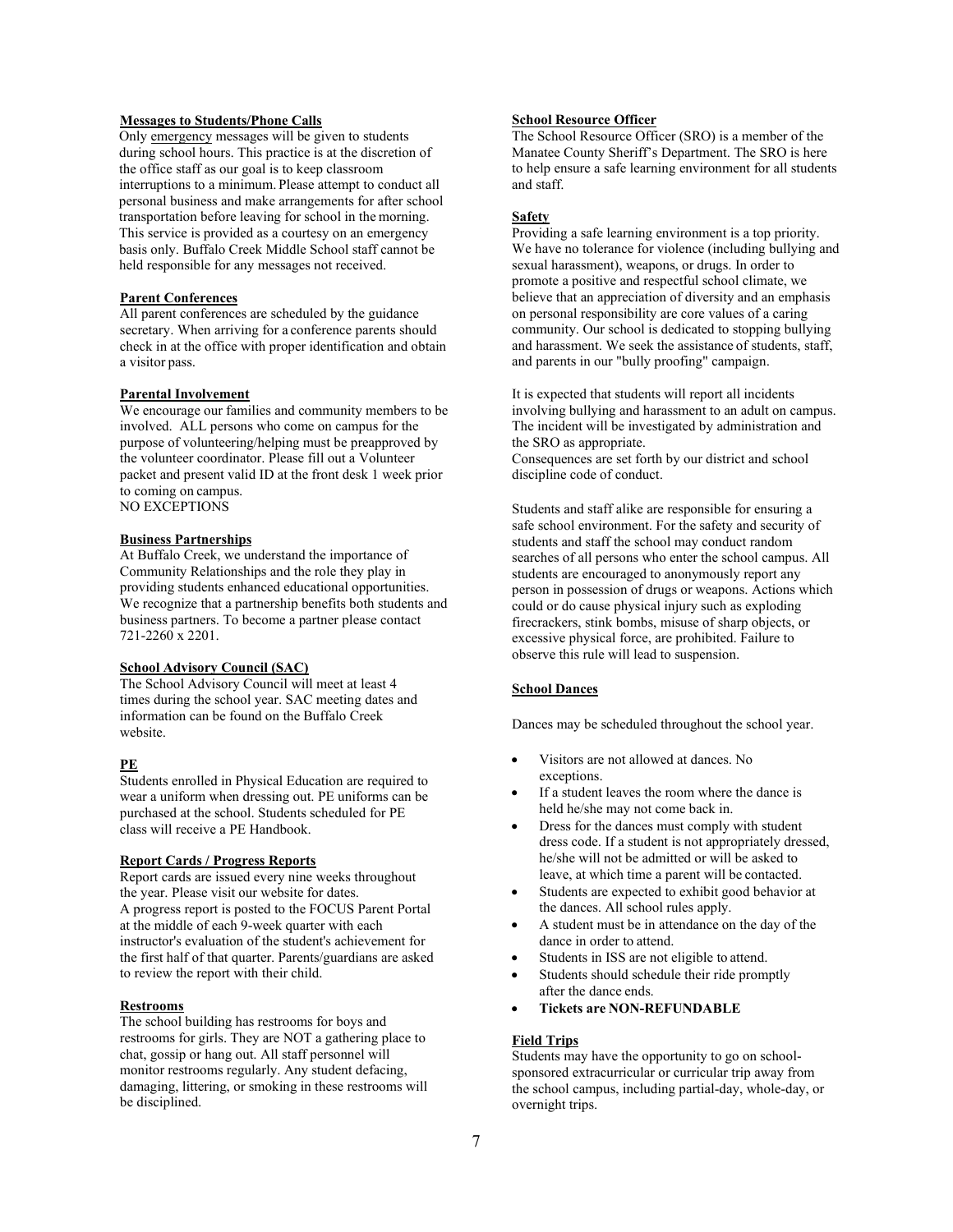Students may be excluded from participating in Field Trips due to any disciplinary issues. Any student excluded from a Field Trip shall have NO right to reimbursement of any monies paid in advance of the Field Trip.

All students participating in Field Trips must conform their behavior to the Code of Student Conduct. Any student violating the Code of Student Conduct shall be promptly returned home at parent expense.

### **All Field Trip Fees are NON-refundable once submitted to teacher regardless of reason for cancelation.**

#### **Student ID Badges**

Students are issued a photo identification badge during the first week of school. *For safety and security reasons, all students on campus are always required to carry their ID badges.* Students need to use their ID badge when purchasing food in the cafeteria or checking out textbooks or items from the media center.

A student's initial ID card is issued at no charge, but a fee of \$5 will be charged for each replacement of a lost or defaced card. **Students will have a new ID card made and their account will be charged each time they are without their school ID card.**

### **Substitute Teachers**

When a teacher is absent from school, students are expected to treat substitute teachers with respect and courtesy and exhibit proper behavior. If a student is referred to the discipline staff by a substitute teacher, disciplinary action will be taken, and a parent conference might be required.

#### **Surveillance Cameras/Searches**

For the safety and security of students and staff, video cameras are located throughout public areas on campus. Video from this system may be used as evidence in discipline case. Student lockers, backpacks, purses, etc. are subject to search upon reasonable suspicion of a violation of school rules.

#### **Tardy Policy**

A tardy results in the loss of instructional time for the student and an interruption to the teaching and learning activities for the other students. All students are expected to have all instructional materials needed, and to be ready for instruction by the time the tardy bell rings and the door closes. To receive an excused tardy, you must provide legitimate documentation from a medical or dental facility. Students who are tardy to school or tardy to class without a valid excuse will be subject to disciplinary action.

### **Textbooks**

Students are responsible for care of books. Destruction, damage or loss will result in payment for the damages.

# **Use of Tobacco, E-Cigarettes, Alcohol, and Drugs**

It is against the law for middle school age students to buy, possess or use tobacco in ANY form. The policy at Buffalo Creek MS regarding the use of tobacco, e cigarettes and/or alcohol is as follows: "No student shall bring, possess, or use tobacco, e-cigarettes (in any form) or alcohol on, in, or about the school promises." The possession or use of illegal drugs is also a criminal offense. Students found in violation of either of these laws will be dealt with as outlined in the Student Code of Conduct and will be referred to the sheriff's department for potential legal action and school based disciplinary consequences.

# **Using School Property, Technology and Materials**

Students will be issued several items of school property, i.e., books, desks, P.E. lockers, computers etc. Each individual is personally responsible for all materials and property issued and will be expected to pay for any lost or damaged school property.

Unauthorized use or tampering with computers may result in discipline consequences.

# **Visitors**

Visitors must make arrangements with the proper personnel and report to the school office with valid ID upon entering the building. School personnel have the right to know the identity of all persons in the building.

Students are not permitted to bring friends to school for visitation during regular school hours.

**All visitors MUST report to the front office and get a visitor pass to be on campus.** Proper identification is required.

# **Weapons**

Any student found to be in possession of or found to have brought a weapon on to school grounds or into facilities shall be disciplined according to the Student Code of Conduct. A weapon is defined as that which will or is designed to expel a projectile by the action of an explosion. Weapons also include, but are not limited to, shanks, knives, nun chucks, brass knuckles, paint ball guns, and other similar devices. In addition to firearms, objects resembling weapons may be grounds for discipline action.

# **Withdrawing from School**

**ONLY an enrolling parent may withdraw a student.**  Enrolling parent must come to school with valid ID to withdraw a student. All books and school property must be returned and/or fees paid, and a special form must be completed on the day of withdrawal. You may not enter any other Manatee County School without first withdrawing from Buffalo Creek Middle School.

Disclaimer: Information may be changed to adhere and comply with the school School District Code of Conduct for the 20-21 School Year.